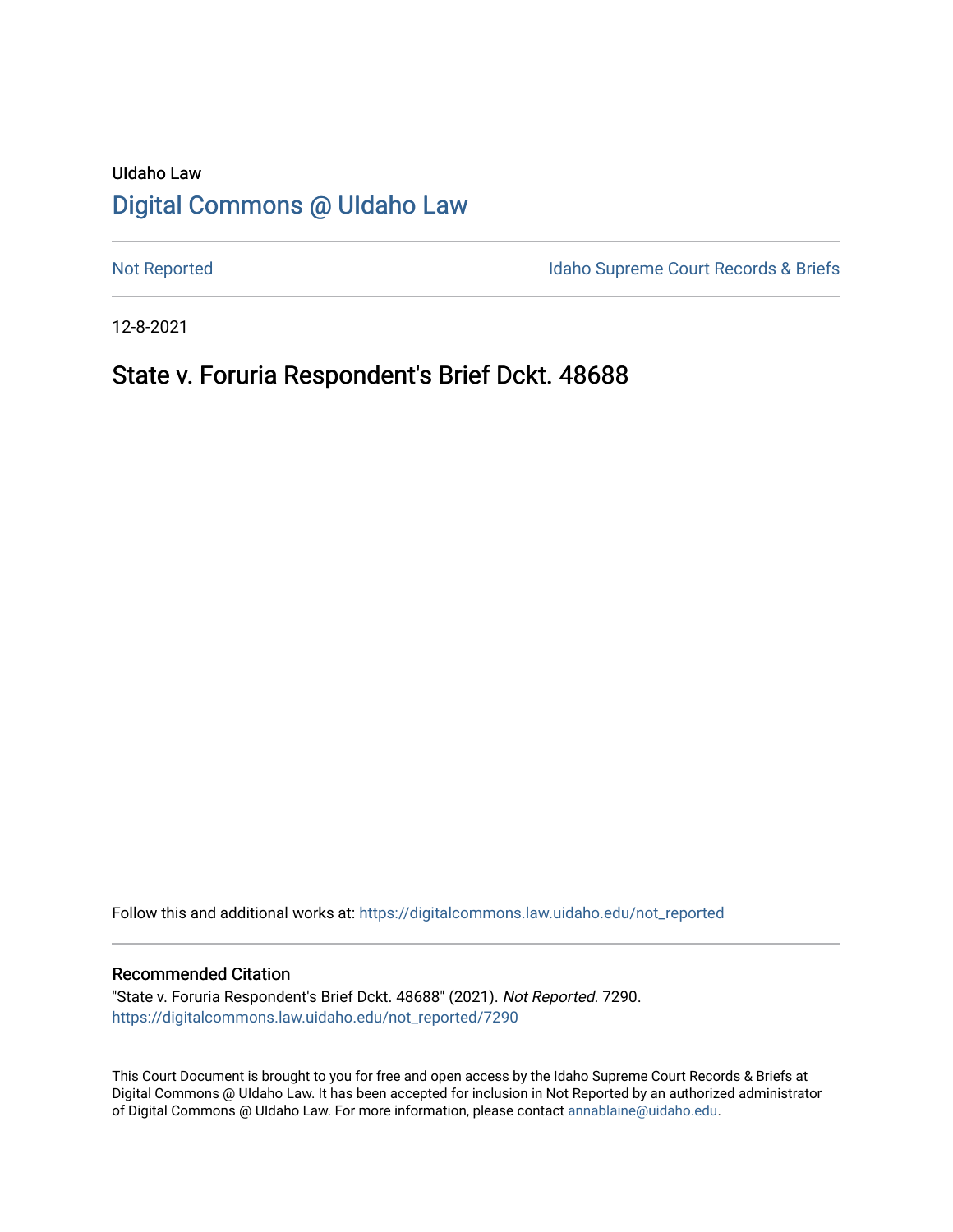Electronically Filed 12/8/2021 10:14 AM Idaho Supreme Court Melanie Gagnepain, Clerk of the Court By: Brad Thies, Deputy Clerk

LAWRENCE G. WASDEN Attorney General State of Idaho

MARK A. KUBINSKI Deputy Attorney General Chief, Criminal Law Division

KENNETH K. JORGENSEN Deputy Attorney General P.O. Box 83720 Boise, Idaho 83720-0010 (208) 334-4534 Email: ecf@ag.idaho.gov

## IN THE SUPREME COURT OF THE STATE OF IDAHO

| STATE OF IDAHO,       | NO. 48688-2021                   |
|-----------------------|----------------------------------|
| Plaintiff-Respondent, |                                  |
|                       |                                  |
| V.                    | Ada County Case No. CR01-17-4985 |
|                       |                                  |
| WARNE MATEO FORURIA,  |                                  |
|                       | <b>RESPONDENT'S BRIEF</b>        |
| Defendant-Appellant.  |                                  |
|                       |                                  |

Has Warne Mateo Foruria failed to show that the district court abused its discretion by revoking his probation?

## ARGUMENT

## Foruria Has Failed To Show That The District Court Abused Its Discretion

## A. Introduction

Probation and parole officers conducted a home visit on Warne Mateo Foruria and Jamie Nelson, and suspected the two were using controlled substances. (PSI, p. 145.) When questioned, Foruria and Nelson admitted to using methamphetamine two days prior. (PSI, p. 145.) Foruria's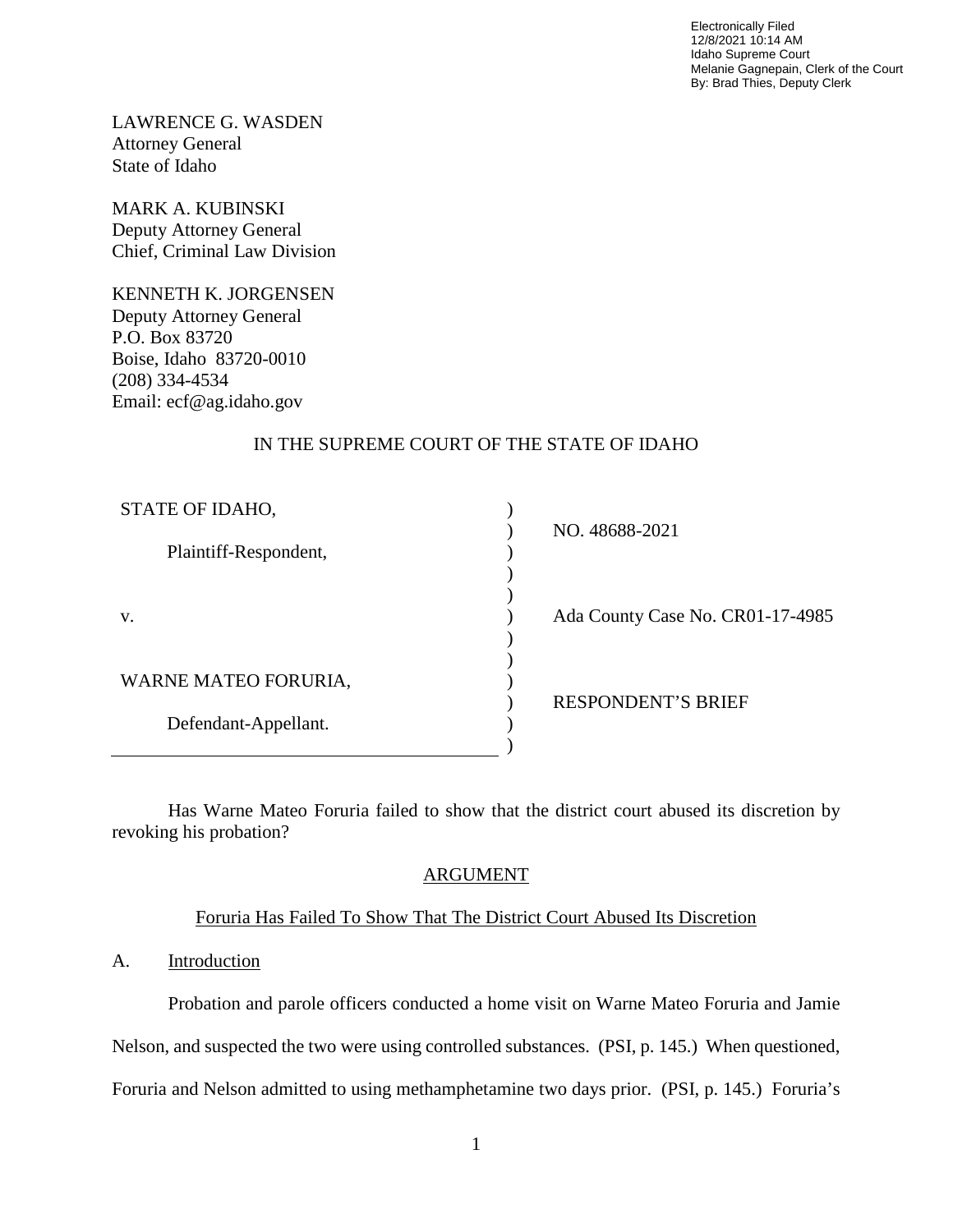phone continuously rang during the compliance check of the phone, and authorities located information indicating both Foruria and Nelson were buying and selling drugs. (PSI, p. 145.) During a search of Foruria's vehicle, authorities located 535.42 grams of bath salts inside a black laptop case. (PSI, p. 145.)

The state charged Foruria with one count of possession of a controlled substance with the intent to deliver, and a persistent violator enhancement as part two of the information. (R., pp. 32- 33, 45-46.) Foruria pleaded guilty to possession of a controlled substance, and the state agreed to dismiss the persistent violator enhancement. (R., p. 58.) In January of 2018, the district court sentenced Foruria to four years, with one year determinate, and placed him on a period of probation for a period of four years. (R., pp. 60-64.)

In December of 2020, the state filed a motion for bench warrant for probation violation, alleging that Foruria failed to complete a treatment program, failed to not associate with individuals who had contact with the criminal justice system, or used drugs, failed to reside at his grandmother's residence until he was sober and engaged in treatment, and failed to pay the costs of supervision, fines, fees funds and restitution as ordered. (R., pp. 72-78.) Foruria also used methamphetamine on five different occasions, and consumed alcohol on two occasions. (R., pp. 72-78.) The district court revoked Foruria's probation, and executed the underlying sentence of four years, with one year determinate and credit for seventy-two days served. (R., pp. 133-135.) Foruria then filed a timely appeal. (R., pp. 137-139.)

On appeal, Foruria argues "the district court abused its discretion when it revoked his probation and executed his underlying sentence." (Appellant's brief, p. 1.) Foruria has failed to show that the district court abused its discretion by revoking his probation.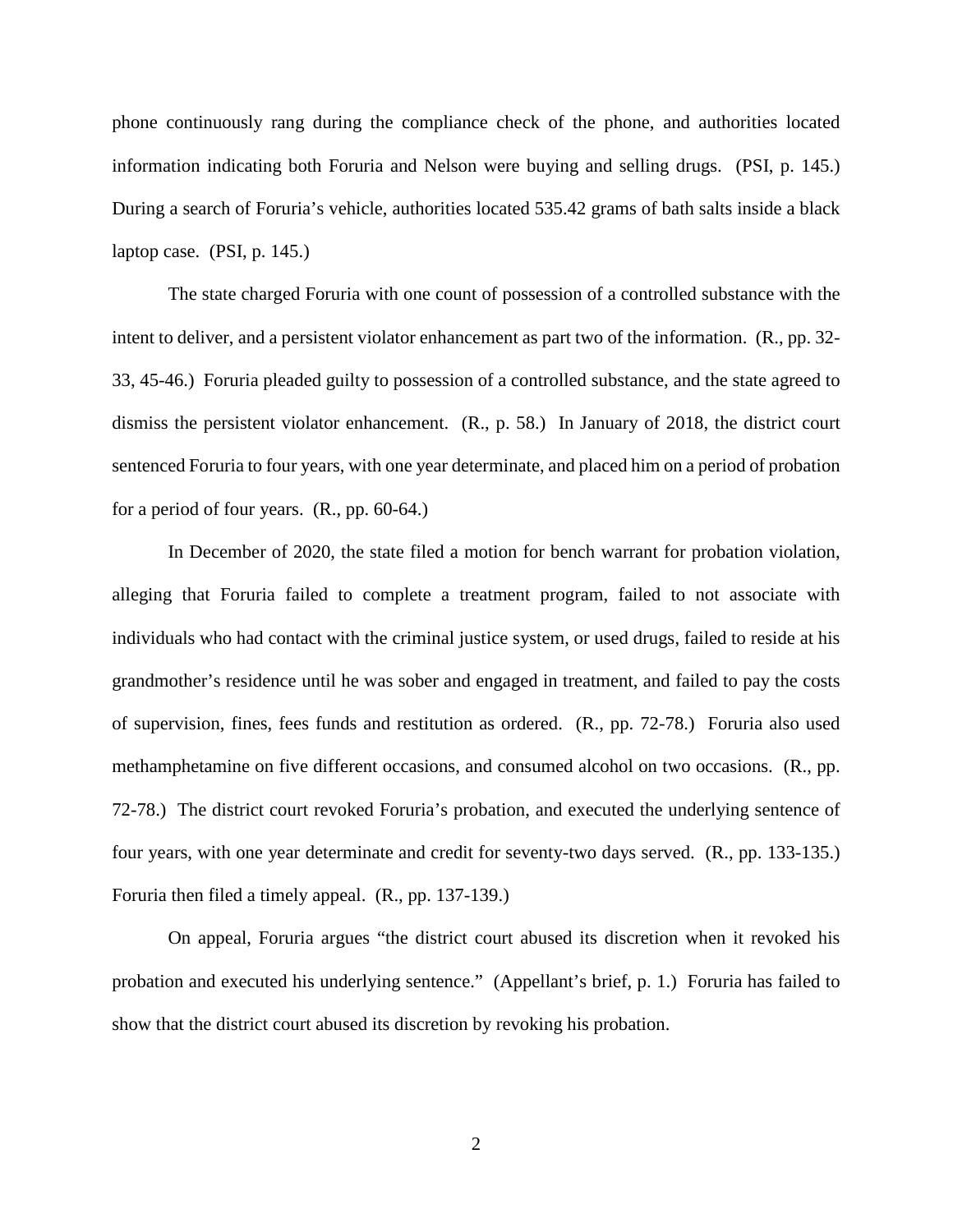### B. Standard Of Review

"'[T]he decision whether to revoke a defendant's probation for a violation is within the discretion of the district court.'" State v. Garner, 161 Idaho 708, 710, 390 P.3d 434, 436 (2017) (quoting State v. Knutsen, 138 Idaho 918, 923, 71 P.3d 1065, 1070 (Ct. App. 2003)). In determining whether to revoke probation, a court must examine whether the probation is achieving the goal of rehabilitation and is consistent with the protection of society. State v. Cornelison, 154 Idaho 793, 797, 302 P.3d 1066, 1070 (Ct. App. 2013) (citations omitted). A decision to revoke probation will be disturbed on appeal only upon a showing that the trial court abused its discretion. Id. at 798, 302 P.3d at 1071 (citing State v. Beckett, 122 Idaho 324, 326, 834 P.2d 326, 328 (Ct. App. 1992)).

In evaluating whether a lower court abused its discretion, the appellate court conducts a four-part inquiry, which asks "whether the trial court: (1) correctly perceived the issue as one of discretion; (2) acted within the outer boundaries of its discretion; (3) acted consistently with the legal standards applicable to the specific choices available to it; and (4) reached its decision by the exercise of reason." State v. Herrera, 164 Idaho 261, 270, 429 P.3d 149, 158 (2018) (citing Lunneborg v. My Fun Life, 163 Idaho 856, 863, 421 P.3d 187, 194 (2018)).

#### C. Foruria Has Shown No Abuse Of The District Court's Discretion

The record shows the district court perceived its discretion, acted within its discretion and consistently with applicable legal standards, and imposed a reasonable sentence.

At the disposition hearing, the district court considered "the Toohill factors and the nature of the offense, the character of the offender, any mitigating and aggravating factors, fulfilling the objectives of protecting society, achieving deterrence, rehabilitation, or retribution," as well as "the criteria for sentencing under Idaho Code 19-2521." (Tr., p. 24, Ls. 15-21.) The district court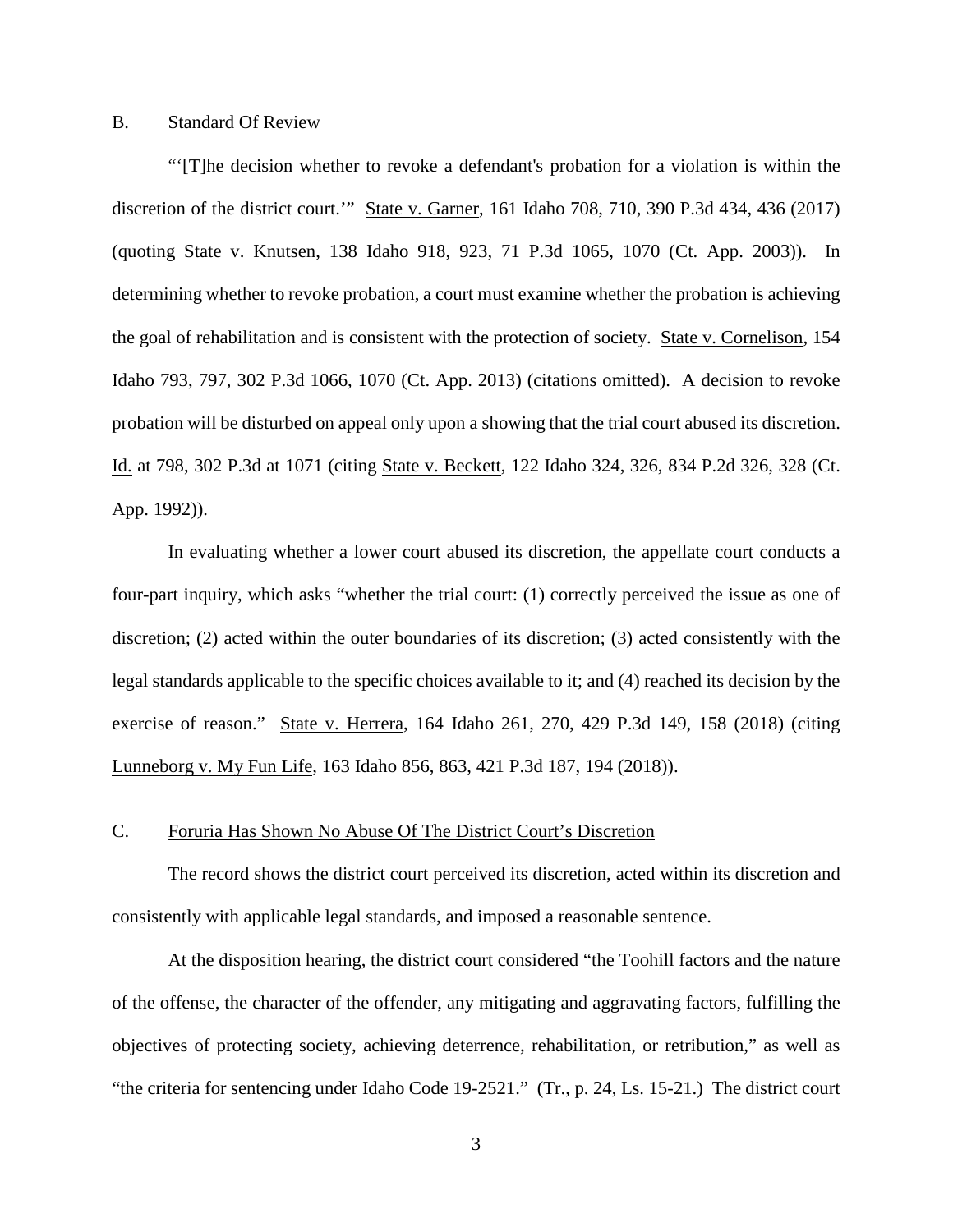noted the "record reflects that the defendant back in 2018, his LSI was 24. It hasn't been recalculated." (Tr., p. 24, Ls. 22-24.) The district court stated it gave Foruria a "very lenient sentence of one year fixed and three years indeterminate and given the opportunity to complete probation. That was after he had a Rider in 2009." (Tr., p. 24, L. 24 – p. 25, L. 4.) The district court stated it's the "underlying charge that is most concerning to the Court, combined with the probation violations of continued use of methamphetamine and inability to complete treatment within the community." (Tr., p. 25, Ls. 8-12.) The district court found Foruria to be "a potential risk to the other participants in Drug Court," and that Foruria is "not appropriate for the Drug Court program." (Tr., p. 25, Ls. 18-22.)

The district court stated Foruria "simply need[s] to decide what it's going to take to motivate [him] to put treatment first, to put [his] sobriety first." (Tr., p. 26, Ls. 12-14.) The district court stated "[u]nless [Foruria] can learn to manage [his] addiction, [he] simply cannot have all those other things that [he] want[s] to be successful in, in [his] life, being a good dad, being a supportive husband, having a fulfilling career." (Tr., p. 26, L. 25 – p. 27, L. 5.) The district court found Foruria was not "amendable to supervision in the community at this time." (Tr., p. 27, Ls. 24-25.)

Foruria argues that the mitigating factors—that rehabilitation is a process, and not a onetime event, Foruria's compliance with probation for some time, desire for treatment, employment and family support—show an abuse of discretion. (Appellant's brief, pp. 5-6.) Foruria's argument does not show an abuse of discretion. His extensive criminal history contains numerous felony convictions, opportunities on probation, and probation violations. (PSI, pp. 146-150.) Foruria had been on parole at the time of the instant offense, and sanctioned in the CAPP facility for 180 days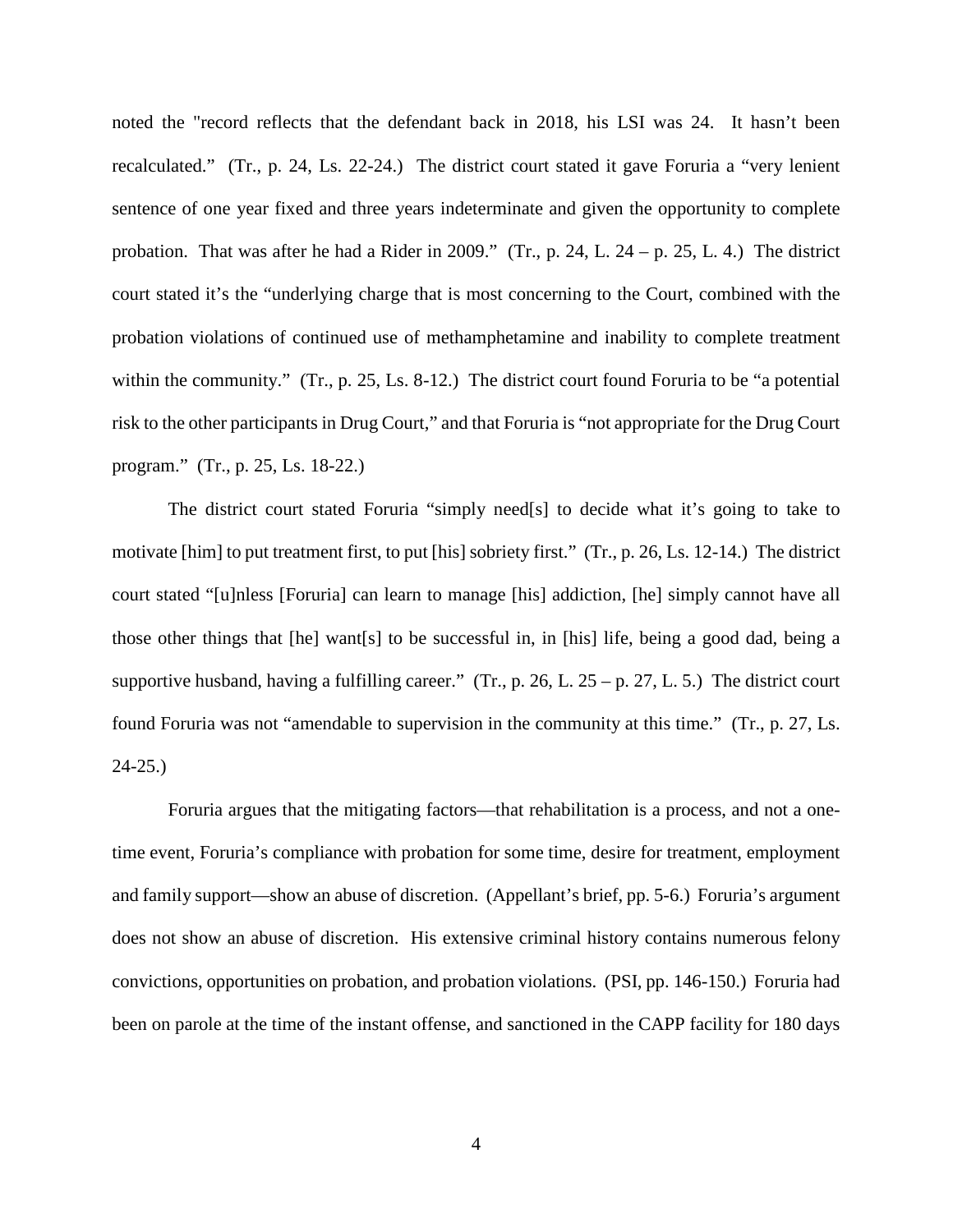for corresponding with inmates and having contact with felons without permission, failing to participate in treatment, and absconding supervision. (PSI, p. 150.)

Foruria's probation officer stated Foruria "did complete an inpatient program at Northpoint and then transferred to an outpatient program at Ashwood but did not do very well and left the program." (R., p. 78.) After instructing Foruria to get back into treatment, the probation officer discovered that Foruria "was not actively trying to get into any treatment providers as directed, and it appeared that his wife Jamie was the one that was trying to help him and did all the paperwork." (R., p. 78.) The supervising officer noted that "[d]espite the numerous opportunities offered to [Foruria] regarding treatment, opportunities to get employment, and opportunities to show he could comply with his Probation [and] Parole Rules Foruria failed to get into treatment and continued to use [m]ethamphetamine." (R., p. 78.) Foruria's probation officer stated "Foruria has shown he has no intention to discontinue his drug use and has no desire to follow through with treatment, so he presents a danger to himself and others." (R., p. 78.)

Foruria's LSI score, extensive criminal history and failure on probation shows that he is not amenable to community supervision, and there's an undue risk that he will reoffend without a period of incarceration. Probation is not achieving the goal of rehabilitation, and Foruria's criminal conduct presents a risk to society. Imposition of the underlying sentence provides appropriate protection to the community, and deterrence to Foruria's criminal thinking. Continuance on probation would depreciate the seriousness of the underlying offense and Foruria's probation violations, and only further enable Foruria's criminal behavior. Foruria has shown that he is not a suitable candidate for community supervision, and he's failed to show that the district court abused its discretion by revoking his probation.